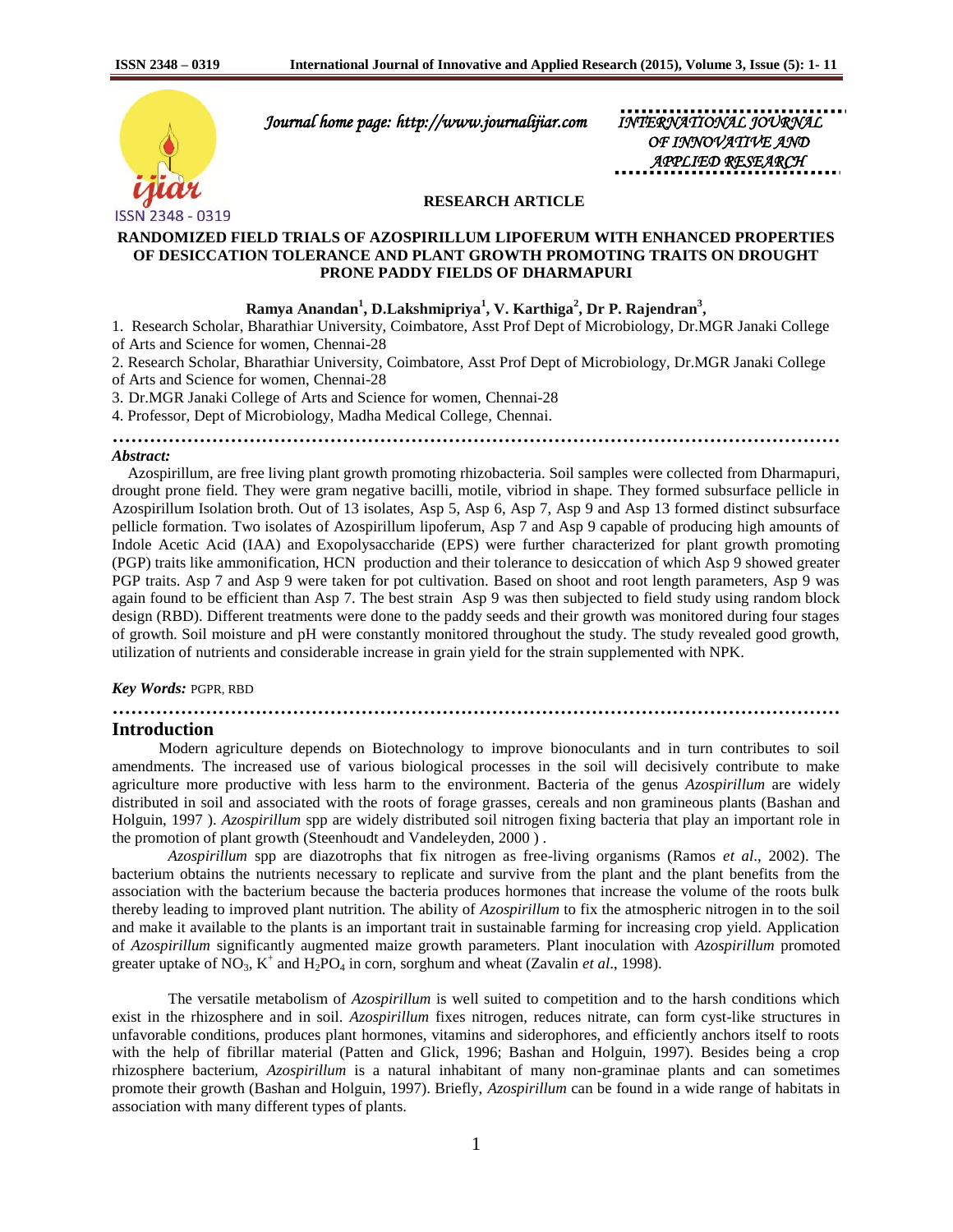Various authors have proposed the following direct promoting mechanisms in addition to biological nitrogen fixation: (a) production of phytohormones such as indole 3-acetic acid (IAA), gibberellic acid (GA3) and ethylene (Bashan *et al*., 2004), zeatin ( Tien *et al*., 1979), and abscisic acid (ABA). (b) production of plant growth regulatory substances such as polyamines (Thuler *et al*., 2003), particularly cadaverine (CAD), which may be correlated with root growth promotion (Niemi *et al*., 2002) and osmotic stress response in plants (Aziz *et al*., 1997). (c) phosphate solubilization (Seshadri *et al*., 2000). (d) siderophore production (Saxena *et al*., 1986).

Today, the most common explanation for the effect of rhizobacteria on plants is based on the production of phytohormones that alter plant metabolism and morphology, leading to improved mineral and water absorption. The Additive Hypothesis of Bashan and Levanony (1990) proposes that multiple mechanisms operate simultaneously or in succession to promote plant growth.

# **Material and Methods**

## I.**Collection of soil samples**

 Soil samples were collected from the rhizosphere region of five different paddy fields of Dharmapuri, in the regions of Karimangalam, Toppur, Makkanur, Pennagaram. Samples were collected in polythene bags from the selected sites at a depth of 10-15 cm. The samples were then immediately transported to lab for further processing. II**. Isolation**

 *Azospirillum* was isolated from each sample by serial dilution and spread plate method. *Azospirillum* isolation agar was used as selective medium for *Azospirillum*.

## **III. Subsurface pellicle formation**

• The loopful of culture was taken and inoculated on to semi solid nitrogen free basal medium.

•The medium was incubated at 32°C for 48 hours and checked for sub surface pellicle formation.

## **IV. Morphological and Biochemical characterization**

 Gram staining, motility and biochemical tests such as indole, methyl red, voges-proskauer, citrate, urease, nitrate, catalase, oxidase, utilization of different carbon sources, starch hydrolysis, gelatin hydrolysis, phosphate solubilization were performed.

## V. **Characterization for plant growth promoting traits**

a) Production of ammonia (Cappuccino and Sherman, 1992)

- 10 ml of peptone water was taken in test tube.
- A loopful of culture was inoculated into it.
- The tube was incubated for 48-72 hours at room temperature.
- 0.5 ml of Nessler's reagent was added.

## **b) Production of HCN (Lorck, 1948)**

- Nutrient agar was prepared and amended with 4.4g glycine per litre.
- A loopful of culture was inoculated into modified medium.
- A Whatman filter paper soaked in 2% sodium carbonate in 0.5% picric acid solution was placed at the top of the plate.
- Plate was sealed with parafilm and incubated at room temperature for 4 days.

### VI. **Screening for desiccation tolerance (Kumaran and Elango, 2013)**

- Isolates were transferred into sterile 1.5 ml eppendoff micro capillary tubes and the tubes were kept open in a sterile petriplate.
- The petriplate with the tubes were then placed in incubator at  $37^{\circ}$  C.
- After one week incubation, the dried cells from the tubes were washed with 1 ml of sterile distilled water with vigorous agitation for the complete removal of the bacterial cells.
- Bacterial viability was determined intermittently by plating on yeast extract glucose agar.

## **VII. Bacterization**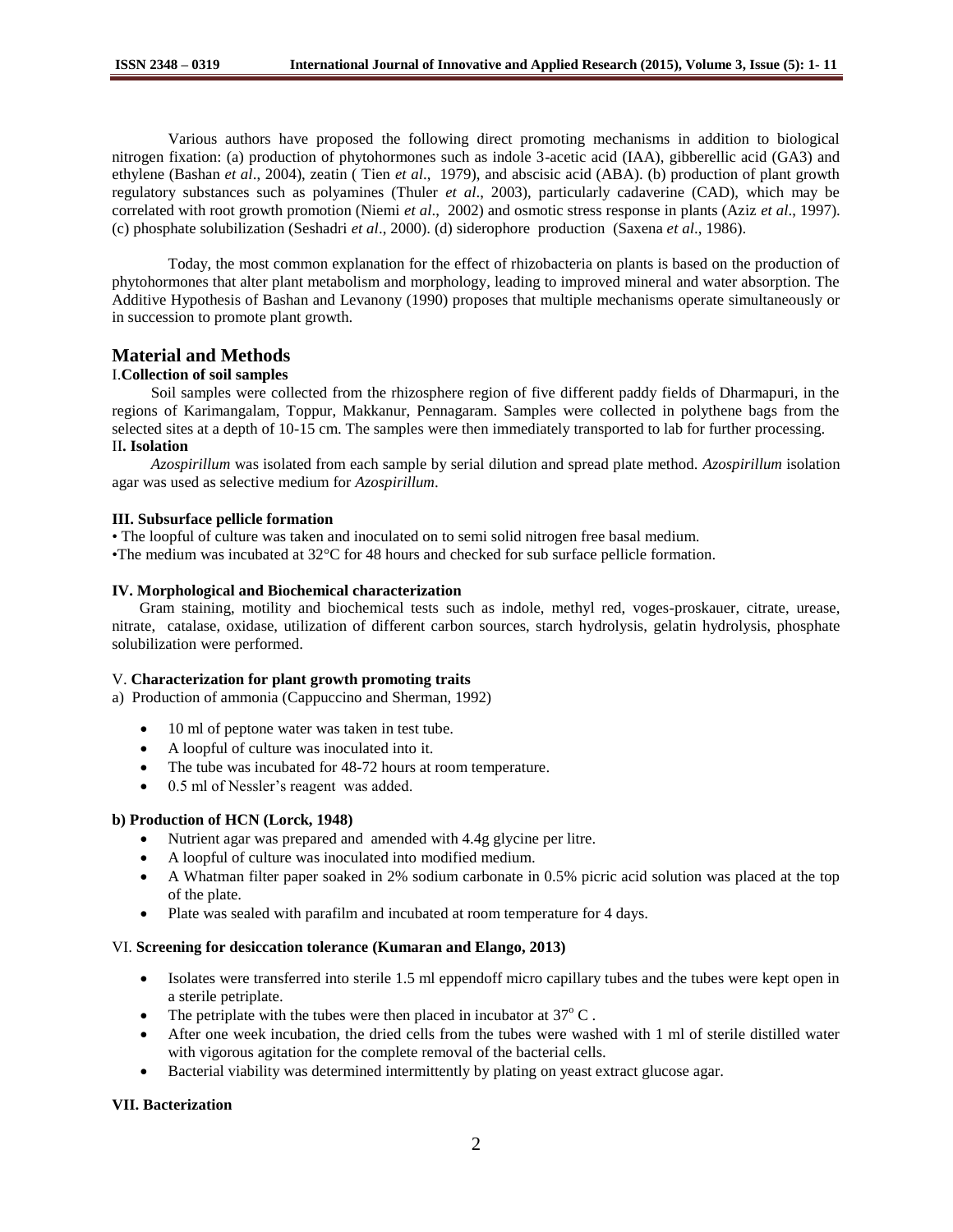#### **a) Mass cultivation of** *Azospirillum*

 *Azospirillum* was transferred to a flask containing 1000 ml of sterile *Azospirillum* isolation broth. The flask was incubated in a rotary shaker at 32°C for 72-80 hours.

### b) **Procurement of host seeds**

The seeds of paddy (ADT 36) were bought from Tamilnadu Horticulture Department, Anna Nagar, Chennai.

### **c) Seed dressing**

The seeds were surface sterillzed with 0.1% mercuric chloride solution for one minute. Then, it was washed with sterile distilled water several times and then the seeds were aseptically transferred to a flask containing *Azospirillum* and the flask was again incubated in a rotary shaker for 4 hours.

## **d) Drying**

After the incubation, the seeds were dried in shade at room temperature.

## **VIII. Pot cultivation**

The seeds were divided into 4 experimental designs.

- $\bullet$  1<sup>st</sup> set contains *Azospirillum* (Asp 7) seed dressed.
- $\bullet$  2<sup>nd</sup> set contain *Azospirillum* (Asp 9) seed dressed.
- 3<sup>rd</sup> set contain *Azospirillum* (commercially available) biofertilizers seed dressed.
- $\bullet$  4<sup>th</sup> set contain only seed (no bacteria).

They were sowed in 4 pots in duplicates and drought conditions were maintained.

#### **IX. Study of plant growth parameters**

Assessment of root and shoot length

For assessment of root and shoot length, paddy plants were randomly uprooted and washed with running tap water and the results were tabulated.

## **X. Field study**

### a) **Experimental field**

The isolate which showed best root and shoot length was taken for field study. Toppur was selected as field area in Dharmapuri district. The field had 895.56 mm rainfall, temperature of  $38^{\circ}$  C and  $35\%$  humidity during October to January. Its latitude and longitude are 11°54′N and 78°6′E.

## b**) Mass production of the isolate**

*Azospirillum* was transferred to a flask containing 1000 ml of sterile *Azospirillum* isolation broth. The flask was incubated in a rotary shaker at 32°C for 72-80 hours. The OD value of the culture was spectrophotometrically measured and the cell number was adjusted to  $10^7$  CFU/ml.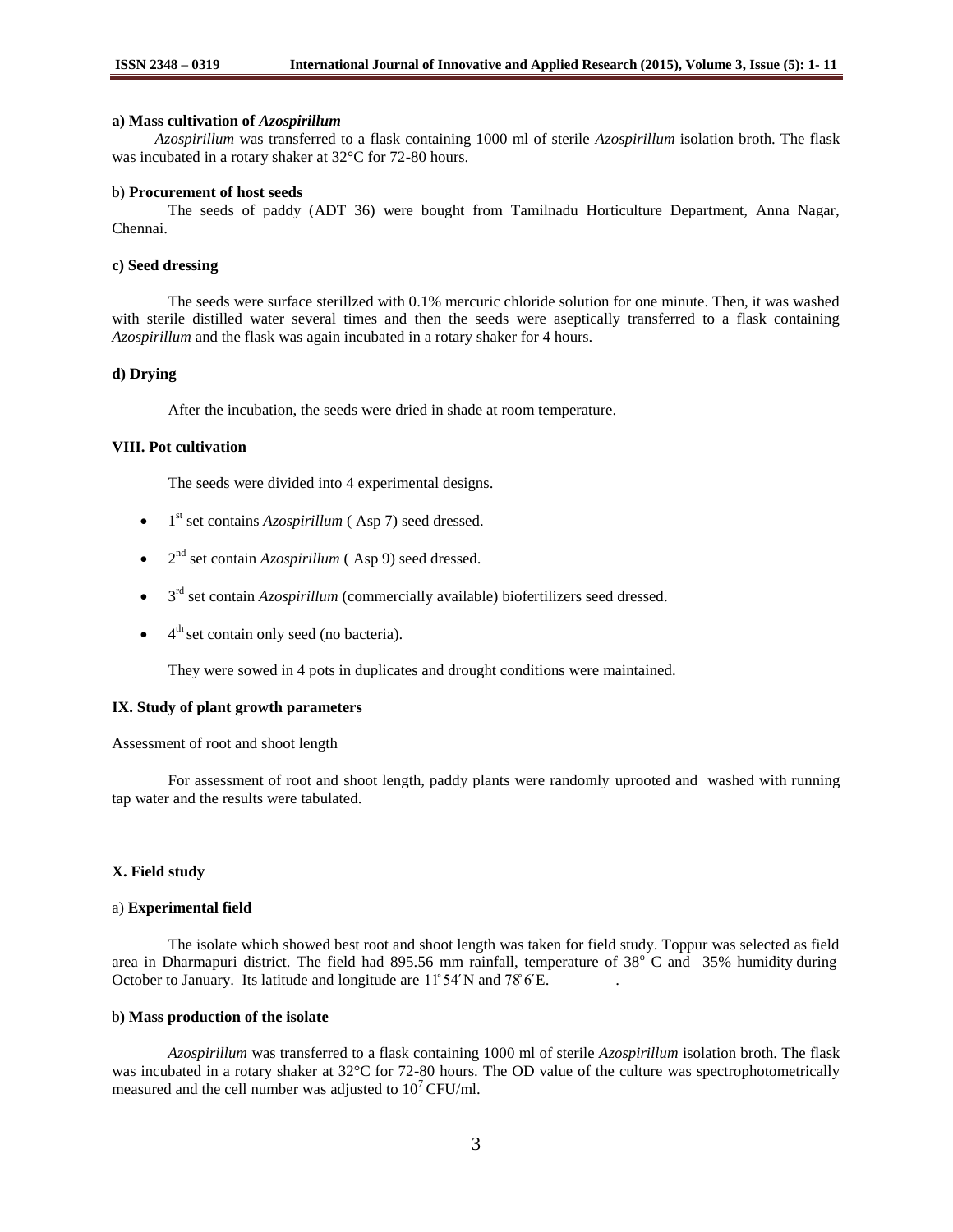# **c) Carrier blending**

Peat was used as the carrier material. The neutralized and sterilized carrier material was spread on a clean, sterile plastic tray and bacterial cultural (10<sup>7</sup>CFU/ml) was mixed well manually to get a final concentration of 10<sup>6</sup> CFU/g of carrier.

# **d) Field design**

The experimental design was completely randomized block with three replications  $R_1, R_2$  and  $R_3$ . The plot consisted of 6 lines of 25m long separated by 20cm. The different treatment combination is as follows.

 $T_1$ . Asp,  $T_2$ , Azo + NP (75%) K (100%),  $T_3$  Asp + NP (75%) K (100%),  $T_{4}$ - Asp +Azo,  $T_5$ Asp + Azo + NP (75%) K (100%),  $T_6$ - CA Asp + CA Azo + NP (75%) K (100%), T<sub>7</sub>. CA Asp + NP (75%) K (100%),  $T_8$ - CA Azo + NP (75%) K (100%),

T9- CA Azo+ CA Asp,

T10- NP (75%) K (100%) (Asp-Asp 9, Azo-Azotobacter, CA-Commercially Available)

Randomized block design

| $\mathbf{R}_1$ |                | $R_2$          |                | $R_3$          |                |
|----------------|----------------|----------------|----------------|----------------|----------------|
| $\mathrm{T}_4$ | $\rm T_9$      | $\mathrm{T}_2$ | $\rm T_8$      | $\mathrm{T}_4$ | $\mathrm{T}_7$ |
| $\mathbf{T}_1$ | $\rm T_6$      | $\mathrm{T}_5$ | $\rm T_{10}$   | $\mathbf{T}_1$ | $T_9$          |
| $\rm T_8$      | $\rm T_2$      | $\mathrm{T}_3$ | $\mathrm{T}_7$ | $\mathrm{T}_5$ | $T_6$          |
| $T_{10}$       | $\mathrm{T}_5$ | $\rm T_9$      | $\mathrm{T}_4$ | $T_3$          | $\mathrm{T}_2$ |
| $\mathbf{T}_7$ | $\mathrm{T}_3$ | $\mathrm{T}_6$ | $\mathbf{T}_1$ | $\rm T_{10}$   | $\rm T_8$      |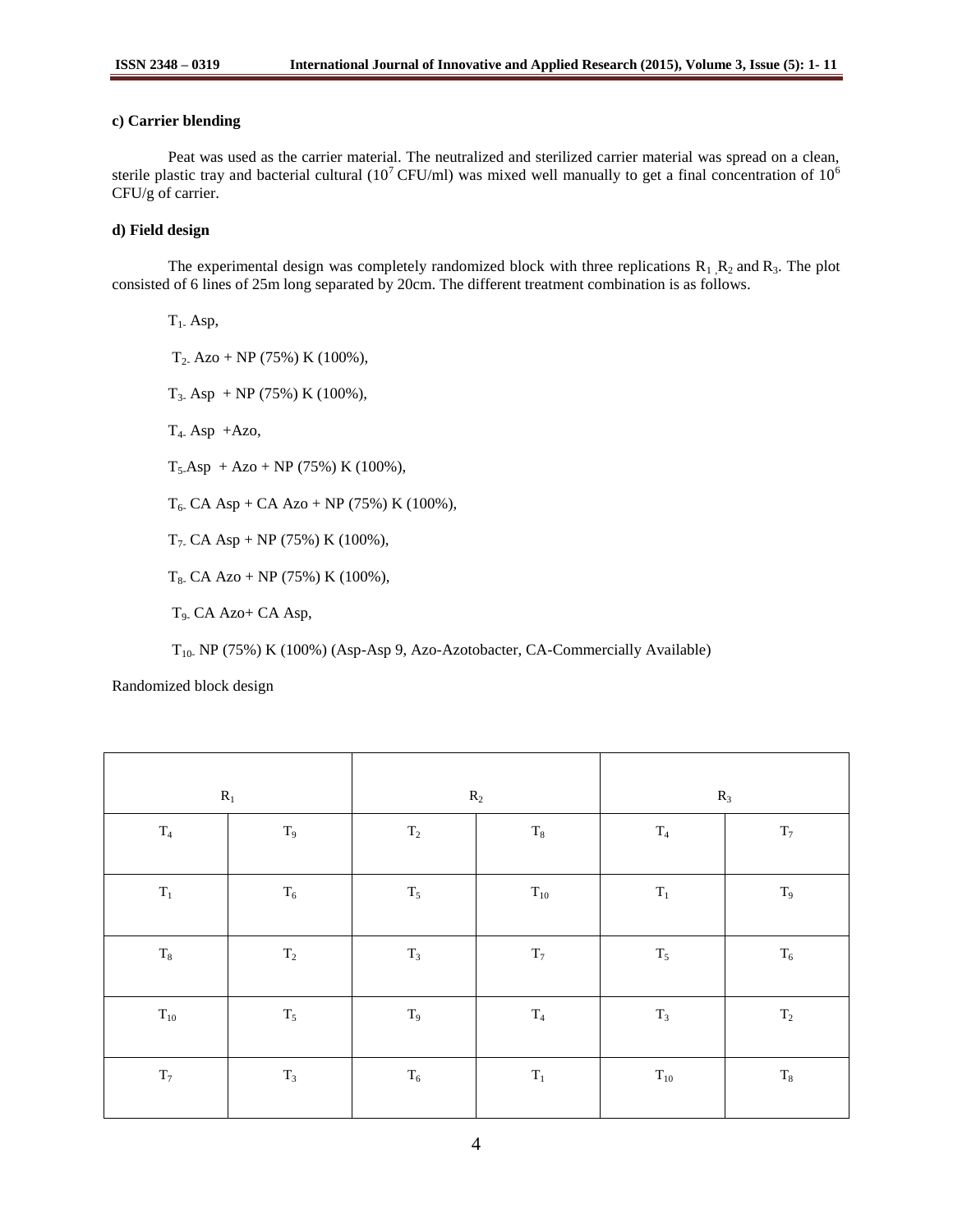#### **XI. Study of plant growth parameters**

Assessment of root and shoot length

For assessment of root and shoot length, paddy plants were randomly uprooted during the four stages of growth such as active tillering, panicle initation, flowering and harvesting.

### XII. **Tests for soil parameters**

a) Soil moisture test (Gravimetric method)

Procedure

- 100g of soil sample was taken in a tray and kept in the oven.
- The same was kept at  $105^{\circ}$ C till it attains a constant weight for 24-36 hours.
- Then, the sample was brought to room temperature.
- The weight of the tray was taken. The loss in weight is equal to moisture contained in 100g soil sample.

Calculation

Moisture  $(\%) =$   $\frac{\ }{100}$ weight of tray - weight of soil

Loss in weight

b) Soil pH (Mc Keague, 1978)

Procedure

- 10g of soil sample was taken and dissolved in distilled water in a beaker.
- The soil suspension was stirred well and allowed to settle.
- The electrodes were immersed carefully into the soil suspension.
- The solution was stirred well before taking the reading.
- The functional switch was adjusted to the particular pH range and the pH was recorded.

# **Results**

*Azospirillum* spp are commonly used free living plant growth promoting rhizobacteria capable of affecting the yield of numerous plant spp of agronomic importance. This study aims at conducting randomized field trials of the bacterium in drought prone condition. The isolates formed subsurface in *Azospirillum* isolation broth. Dobereiner and Day (1976) reported micro-aerophilic growth in semisolid agar stagnant conditions were helpful for the inoculation of the organism. Since *Spirillum lipoferum* grows in a typical pellicle 1 to 4mm below the surface, this method was particularly useful for studying the substrates and growth conditions for nitrogen fixation.

 The presence of ammonifiers in soil enhances nitrogen fixation. Two isolates of *Azospirillum lipoferum*, Asp 7 and Asp 9 were subjected to test for their ability to produce ammonia. Both the isolates were found to produce ammonia efficiently. Production of hydrogen cyanide (HCN) by bacteria makes it a biological control agent. The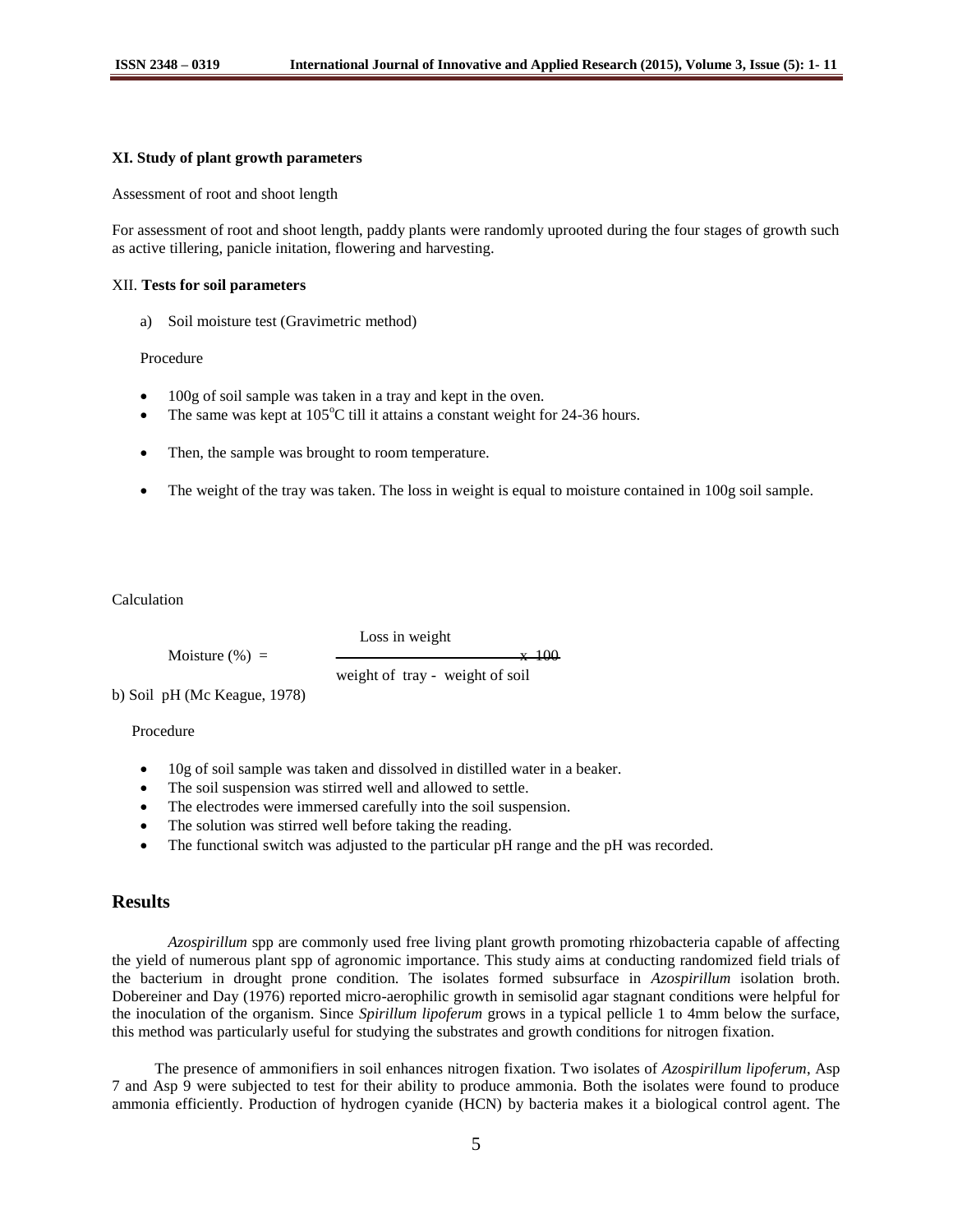isolates were tested for their ability to produce HCN. Both the isolates, Asp 7 and Asp 9 were capable of producing HCN.

 Chart 1 shows the desiccation tolerance rate of isolates, Asp 7 and Asp 9. Both the isolates showed good number of colonies on day 1. Asp 7 had a 25% decrease in colony number on day 3 whereas Asp 9 had only a marginal decrease on day 5 and negligible growth on day 7 for Asp 7. But a sizeable number of colonies was observed on day 5 and day 7 for Asp 9 which states a better desiccation tolerance. The exopolysaccharide (EPS) of Asp 9 could be the major factor for its survival for a week.

Chart 2 and 3 shows the assessment of shoot and root length in pot experiment. Based on the shoot and root length parameters Asp 9 was selected as a better strain for field studies. Four stages namely active tillering, panicle initiation, flowering and harvesting were considered for the study. The increasing order of shoot length was, active tillering stage-  $T_{10} > T_6 > T_5 > T_9 > T_7$ ; panicle initiation and harvesting stage -  $T_{10} > T_6 > T_5 > T_9 > T_3$ ; flowering stage -  $T_{10} > T_6 > T_5 > T_9 > T_7$ . The increasing order of root length was, active tillering stage -  $T_{10} > T_6 > T_5 > T_9 > T_3$ ; panicle initiation stage -  $T_{10} > T_5 > T_6 > T_3 > T_9$ ; flowering stage -  $T_{10} > T_6 > T_9 > T_5 > T_3$ ; harvesting stage -  $T_{10}$  $>T_6 > T_5 > T_9 > T_3$ 

Moisture was found to be 13% at the time of sowing. Though the moisture content declined during the stages of crop development, the isolate contributed to the growth as it was viable even in drought conditions. At the time of sowing, the pH of the soil was found to be 6.8. During the four stages of the crop, the pH considerably favoured the growth of the plant. The pH was neutral during flowering and harvesting stages. The study needs to be further extended on grain yield, quality parameters, strain improvement strategies and their molecular characterization needs further insights.

## **Discussion**

Drought is one of the major environmental stresses that limit the growth of plants and the production of crops (Shinozaki *et al*., 2003). Desiccation affects microbial population structure (Ilyas *et al.,* 2008). Exposure to extreme environmental conditions as imposed during dry season alters soil microbial activity (Castro-Sowinski *et al*., 2007). The introduction of beneficial bacteria can normalize and, in some cases, improve plant performance in stressful environments and thereby preserve or enhance yield (Bensalim *et al*., 1998).

Four stages namely active tillering, panicle initiation, flowering and harvesting were considered for the study. Plant height was significantly increased with advancements in plant growth. The increasing order of shoot length for active tillering stage was  $T_{10} > T_6 > T_5 > T_9 > T_7$ .  $T_5 (Asp + Azo + NP (75%) K (100%)$  shared the third position which was next only to  $T_6$  (CA Asp + CA Azo + NP (75%) K (100%). The increasing order of shoot length for panicle initiation stage was  $T_{10} > T_6 > T_5 > T_9 > T_3$ . At this stage,  $T_3$  though held last showed a better performance in shoot length when compared to active tillering. A similar data was obtained in harvesting stage as well. The increasing order of shoot length for flowering stage was similar to active tillering stage where  $T_{10}$  and  $T_6$ topped the list. Kavitha Mary Jackson and Ilamurugu (2013) in their field experiment obtained maximum plant height of 111 cm in T<sub>9</sub> - NPK (100%) at harvesting stage followed by 94 cm in T<sub>6</sub>- AM Fungi (Colonized root bits)  $+$  (Sand based inoculum) + Azophos  $+$  NP (75%) K (100%).

Root length was significantly increased with advancements in plant growth till flowering stage. During harvesting, root length decreased as the root nutrients were taken up by plant for maturation. The increasing order of root length for active tillering stage was  $T_{10} > T_6 > T_5 > T_9 > T_3$ . T<sub>5</sub> (Asp + Azo + NP (75%) K (100%) shared the third position which was next only to  $T_6$  (CA Asp + CA Azo + NP (75%) K (100%). The increasing order of root length for panicle initiation stage was  $T_{10} > T_5 > T_6 > T_3 > T_9$ . At this stage,  $T_3$  showed a better performance than  $T_9$ when compared to active tillering. The increasing order of root length for flowering stage was  $T_{10} > T_6 > T_9 > T_5 > T_3$ where performance of  $T_3$  decreased. The increasing order of root length of harvesting stage was similar to active tillering stage where  $T_{10}$  and  $T_6$  topped the list. Kavitha Mary Jackson and Ilamurugu (2013) in their field experiment obtained maximum plant root length in  $T<sub>9</sub>$  (NPK -100 %) irrespective of crop growth stages. It had 10.9 cm at tillering stage, 15.7 cm at panicle initiation stage, 22.4 cm at flowering stage and 18.3 cm at harvesting stage. Next highest value was recorded by combined inoculation of AM Fungi (Colonized root bits) + AM Fungi (Sand based inoculum) + Azophos  $(T_6)$  with 10.3 cm at tillering stage, 14.3 cm at panicle initiation stage, 19.6 cm at flowering stage and 15.1 cm at harvesting stage.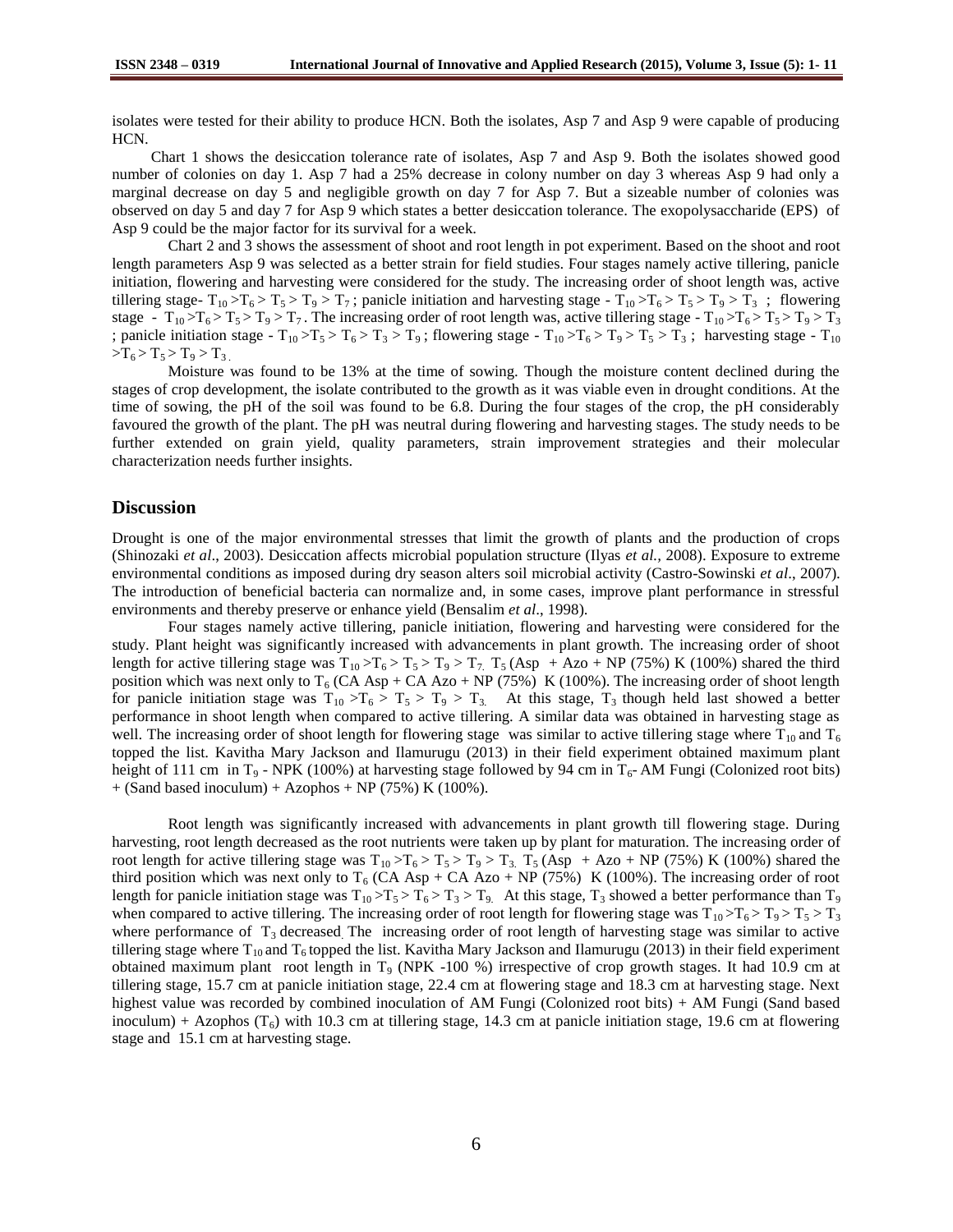Tables

| <b>TESTS</b>           | Asp 7  | Asp 9  |
|------------------------|--------|--------|
| Gram staining          |        |        |
| Motility               | $^{+}$ | $+$    |
| Indole                 | $^{+}$ | $+$    |
| Methyl Red             | $^{+}$ | $^{+}$ |
| <b>Voges Proskauer</b> |        |        |
| Citrate                |        |        |
| Urease                 |        |        |
| Nitrate                | $^{+}$ | $^{+}$ |
| Catalase               | $^{+}$ | $^{+}$ |

Table I Table II

| <b>TESTS</b>                | Asp 7  | Asp 9            |
|-----------------------------|--------|------------------|
| Oxidase                     | $^{+}$ | $^{+}$           |
| Dextrose                    | $^{+}$ | $^{+}$           |
| Lactose                     | $^{+}$ | $^{+}$           |
| Sucrose                     |        |                  |
| Mannitol                    | $^{+}$ | $^{+}$           |
| Starch hydrolysis           | $^{+}$ | $\boldsymbol{+}$ |
| Gelatin hydrolysis          | $^{+}$ | $^{+}$           |
| Phosphate<br>solubilization | $^{+}$ | $^{+}$           |

Chart I

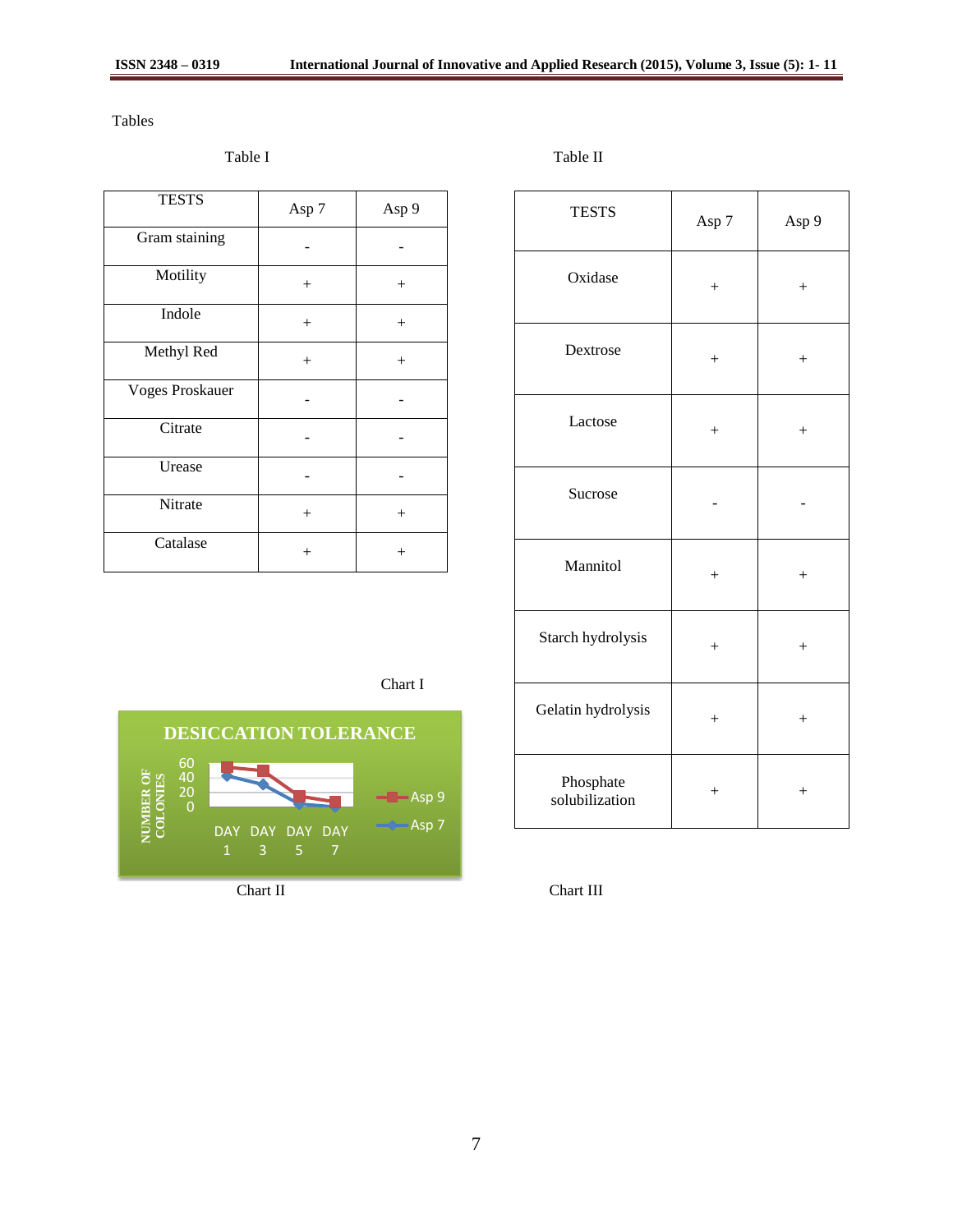



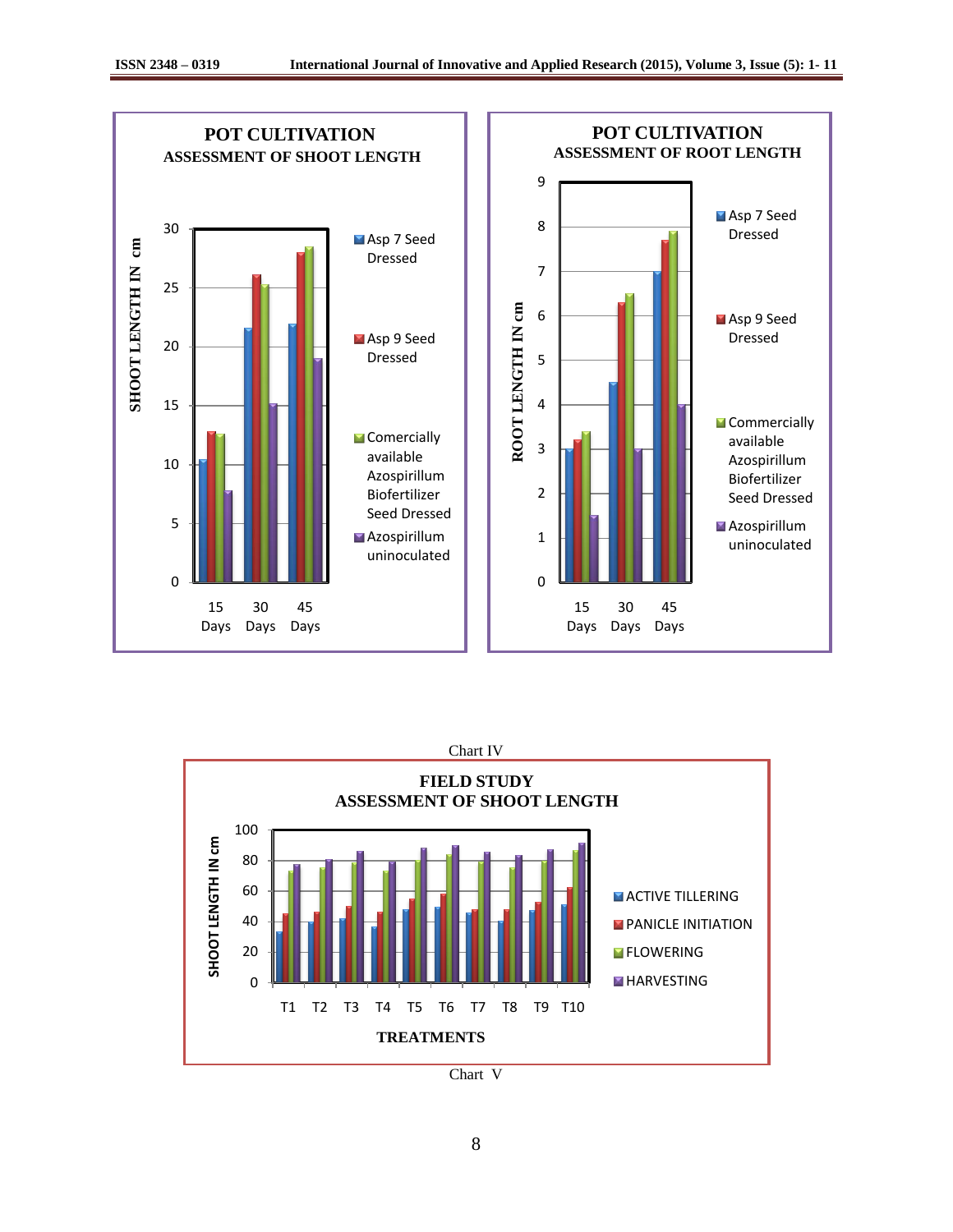





9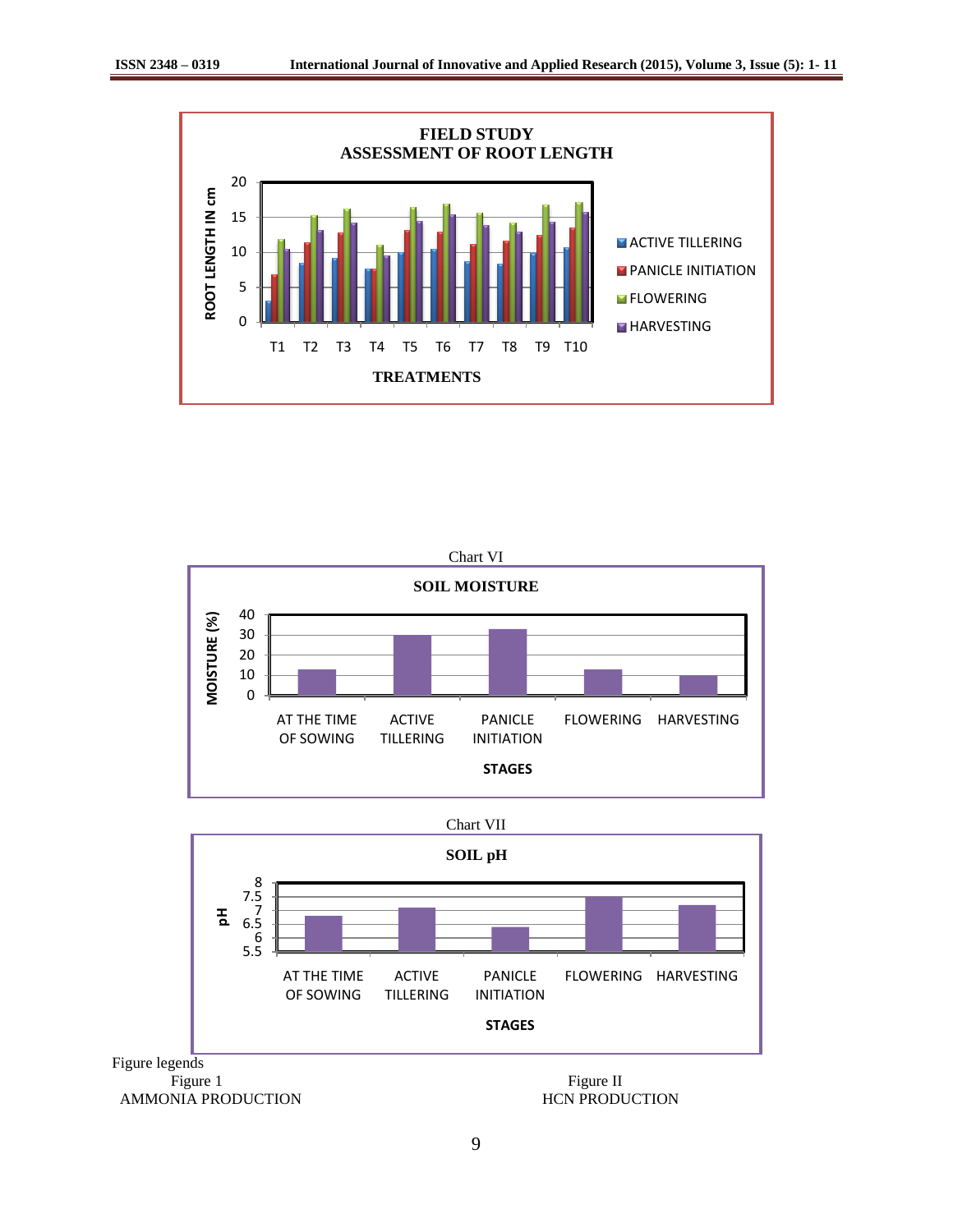



## **Acknowledgments**

 The authors gratefully acknowledge Tamil Nadu Agricultural library and Microbiology department laboratory of Dr.MGR Janaki College of Arts and Science for women.

# **References**

Aziz A, Martin-Tanguy J and Larher F. 1997. Plasticity of polyamine metabolism associated with high osmotic stress in rape leaf discs and with ethylene treatment. Plant Growth Regul 21:153–163.

Bashan Y and Holguin G. 1997. *Azospirillum*-plant relationships: environmental and physiological advances. Can J Microbiol 43:103-121.

Bashan Y and Levanony H. 1990. Current status of *Azospirillum* inoculation technology: *Azospirillum* as a challenge for agriculture. Can J Microbiol 36:591–608.

Bashan Y, Holguin G and de-Bashan L. 2004. *Azospirillum*–plant relationships: physiological, molecular, agricultural, and environmental advances (1997–2003). Can J Microbiol 50:521–577.

Bensalim S, Nowak J and Asiedu S K. 1998. A plant growth promoting rhizobacterium and temperature effects on performance of 18 clones of potato. *Am. J. Potato Res.,* 75: 145-152.

Cappuccino J C and Sherman N.1992. A laboratory manual therd ed. Benjamin/cummings pub.Co., New York,pp.125 -179.

Castro-Sowinski S, Herschkovitz Y, Okon O and Jurkevitch E. 2007. Effects of inoculation with plant-growth promoting rhizobacteria on resident rhizosphere microorganisms. *FEMS Microbiol. Lett.,* 276: 1-11.

Dobereiner J and Day J M. 1976. Associative symbioses in tropical grasses: characterization of microorganisms and dinitrogen fixing sites. In: Newton WE, Nyman CJ (eds) Proceedings of the 1st International Symposium on Nitrogen Fixation. Pullman, Wash. June 3-7, 1974. Washington State University Press, Pullman, pp 518 -538.

Ilyas N, Bano A and Iqbal S. 2008. Variation in *Rhizobium* and *Azospirillum* strains isolated from maize growing in arid and semiarid areas. *Inter. J. Agri. Biol.,* 10: 612-8.

Kavitha Mary Jackson and Ilamurugu K. 2013. Rhizosphere microbial dynamics and influence of bioinoculants in aerobic rice. LAP Lambert academic publishing, Germany, 1SBN. 978-3-659-50165-4.

Kumaran S and Elango R. 2013. Development of stress tolerant strains of *Azospirillum* from rhizosphere soil of sunflower, Tamil Nadu, India. *IJRES*, Vol-1,Issue-1,pp.001-004.